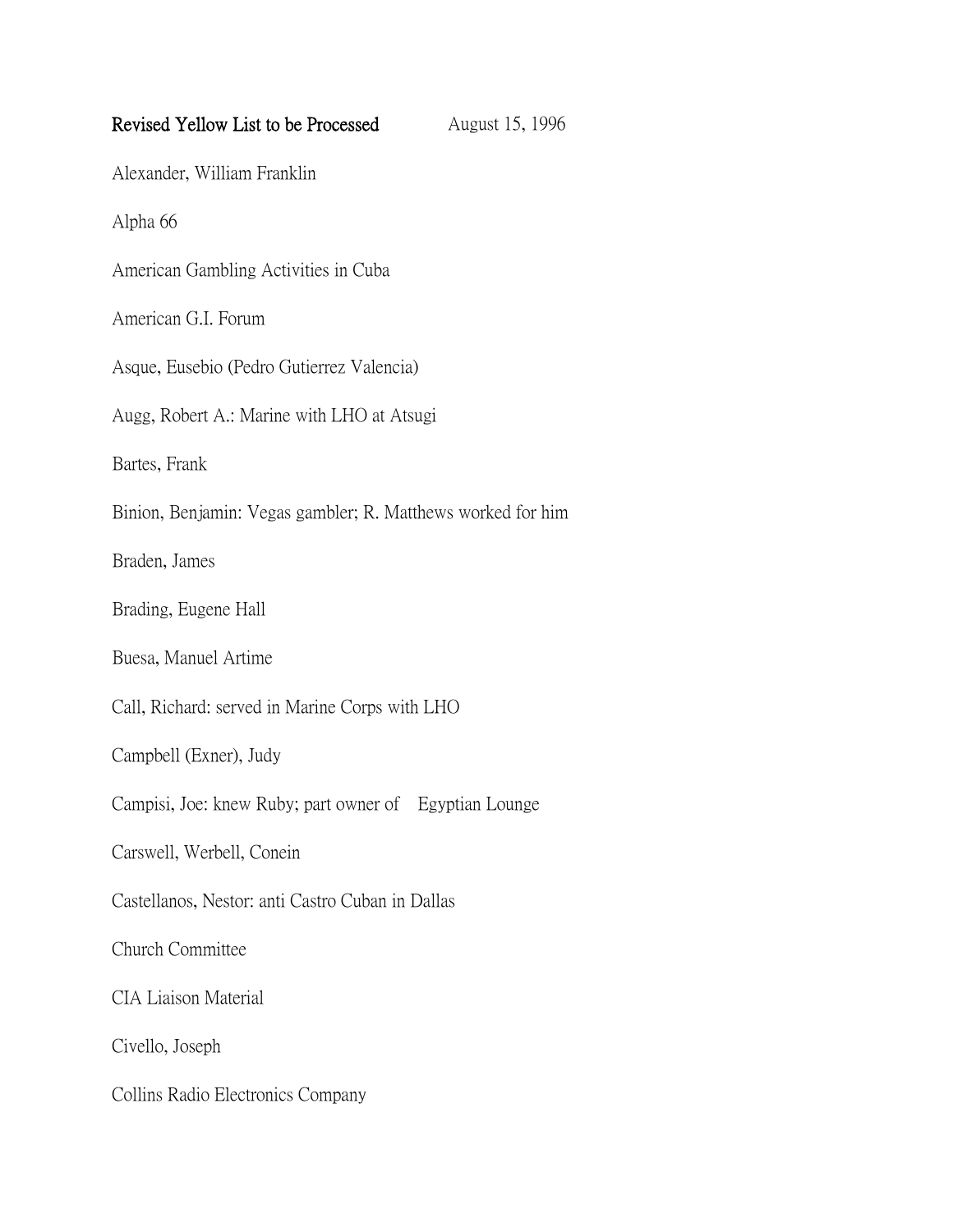Commandos L

Conein, Lucien

Crime Conditions: Dallas and New Orleans

Cuban Revolutionary Council

Davidson, I. Irving

DeBrueys, Warren

DeVarona, Antonio

Duran de Tirado, Silvia

Exner, Judith Campbell

Classified

Ferrie, David

Field Manuals 1962-1963

FPCC

FPCC & The Institute for the Improvement of Inter-American Relations, Inc.

Gaudet, William: CIA connected

Gill, G. Wray

Hall, Loren Eugene

Halperin, Maurice H.: OSS; worked for Soviets; defected

Harvey

Harvey, William K.: CIA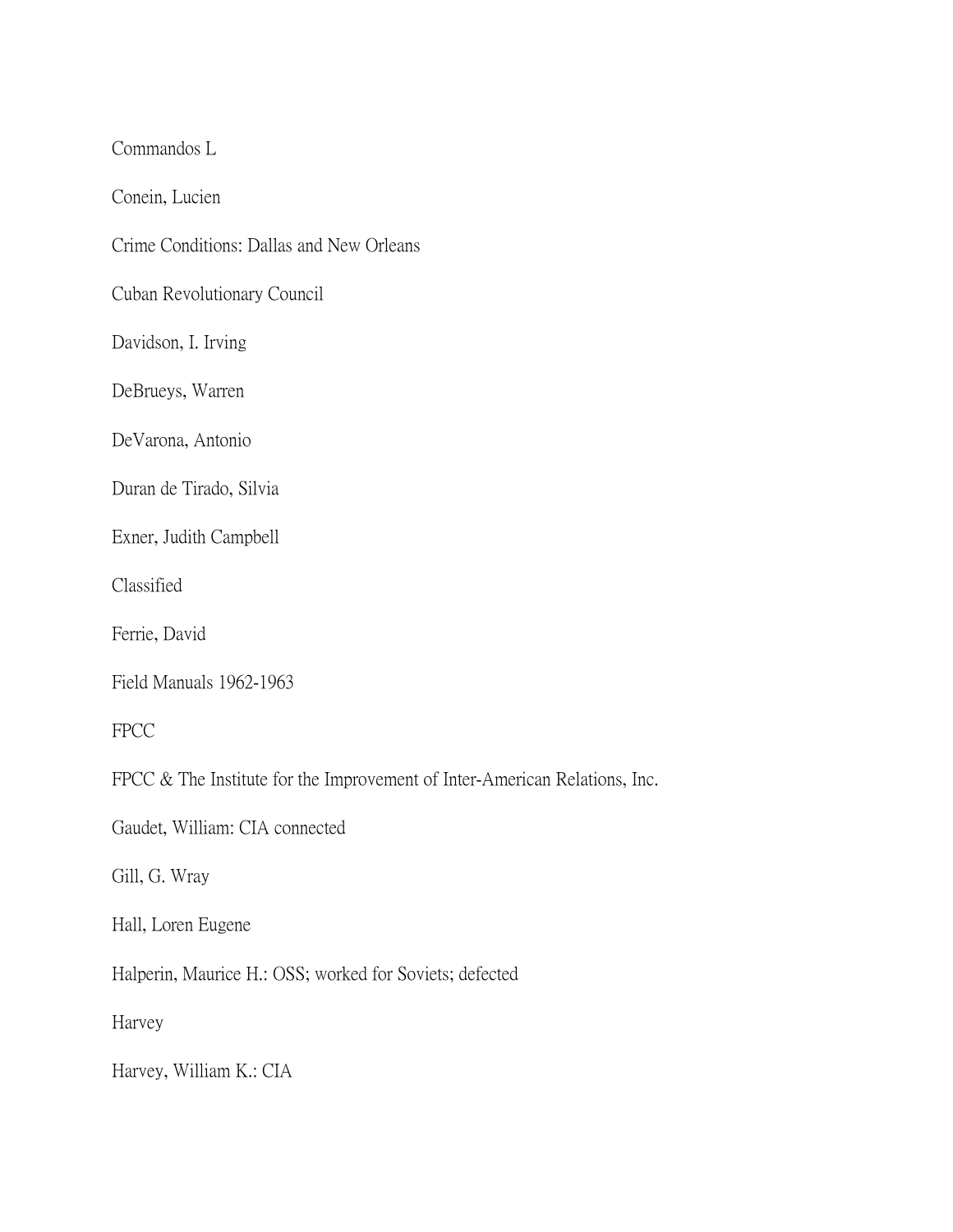Hechevarria, Alberto Hernandez

Hemming, Gerald Patrick

INTERPEN

ITEM 13

ITEM 14

ITEM 15

INVESTIGATION OF THE ASSASSINATION OF JFK

JFK SKULL FRAGMENT

J.U.R.E

Lanz, Pedro Diaz

Lauchli, Richard

LCN/La Cosa Nostra

Lopez, Gilberto P.: CIA file; crossed into Mexico and flew to Cuba 11-22-63

Martello, Francis: New Orleans Police

Martino, John

Masferrer, Rolando

McLaney, Michael

McMillon, Priscella Post Johnson

McVickar, John: second Sec and Counsel at Moscow embassy

McWillie, Lewis

Menoyo, Eloy: Alpha 66; Secret ONI file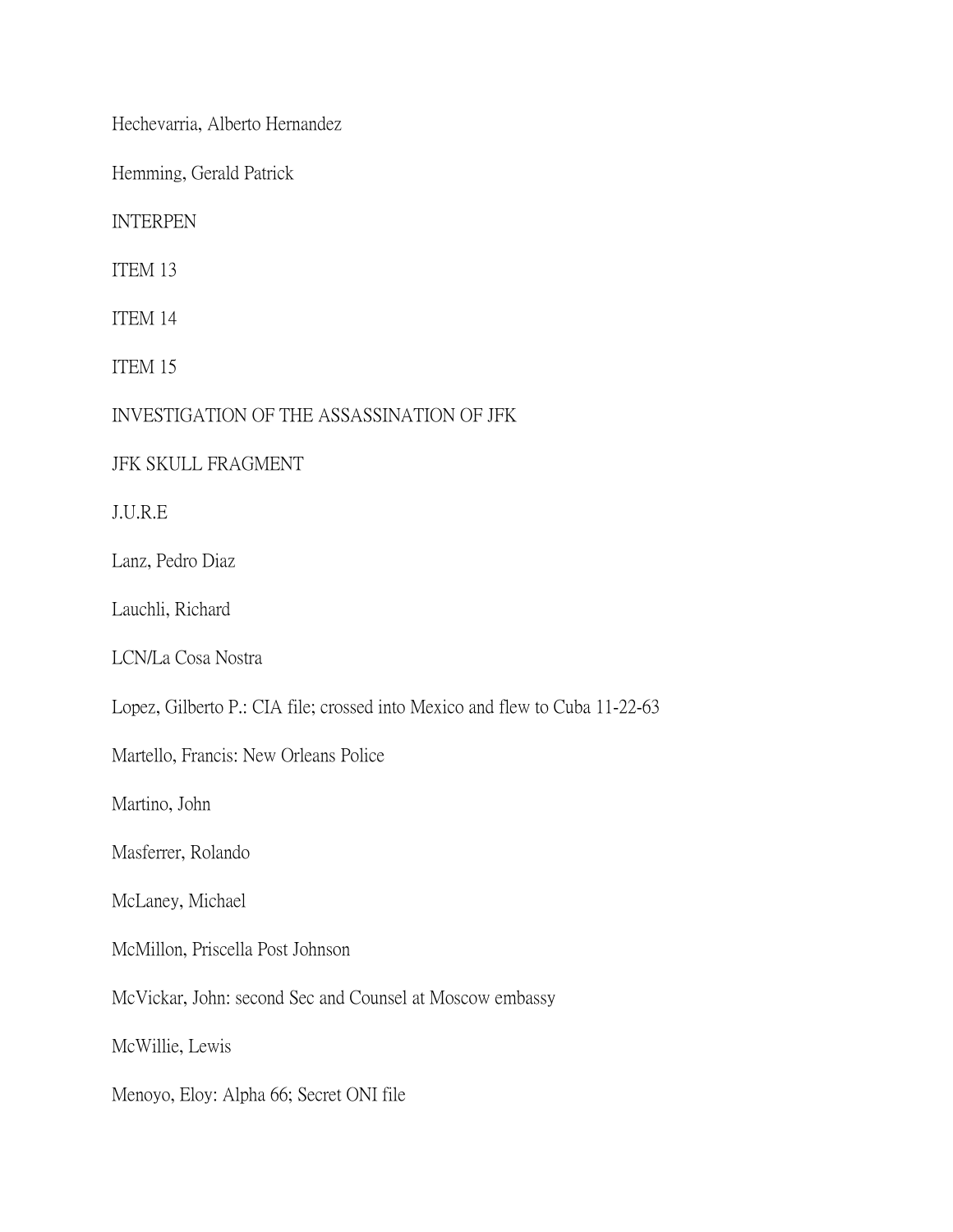Minutemen

Murrett, Charles Dutz

Murrett, John Martial

Murrett, Lillian Claverie

Nosenko Interviews

Odio, Sylvia

Oswald, Marguerite Claverie

Oswald, Marina

Paine, Ruth

Pena, Orest

Proenza Proenza, Maria Theresa: Cultural Attache-Cuba, Mexico City; knew Sylvia Duran (CIA?)

Quiroga, Carlos

Roberts, Delphine Points: sec to Banister; John Bircher

Roberts, Earline: no info

Roselli, John

Rubenstein, Jack

Ruby family

Ruby, Jack

Shaw, Clay